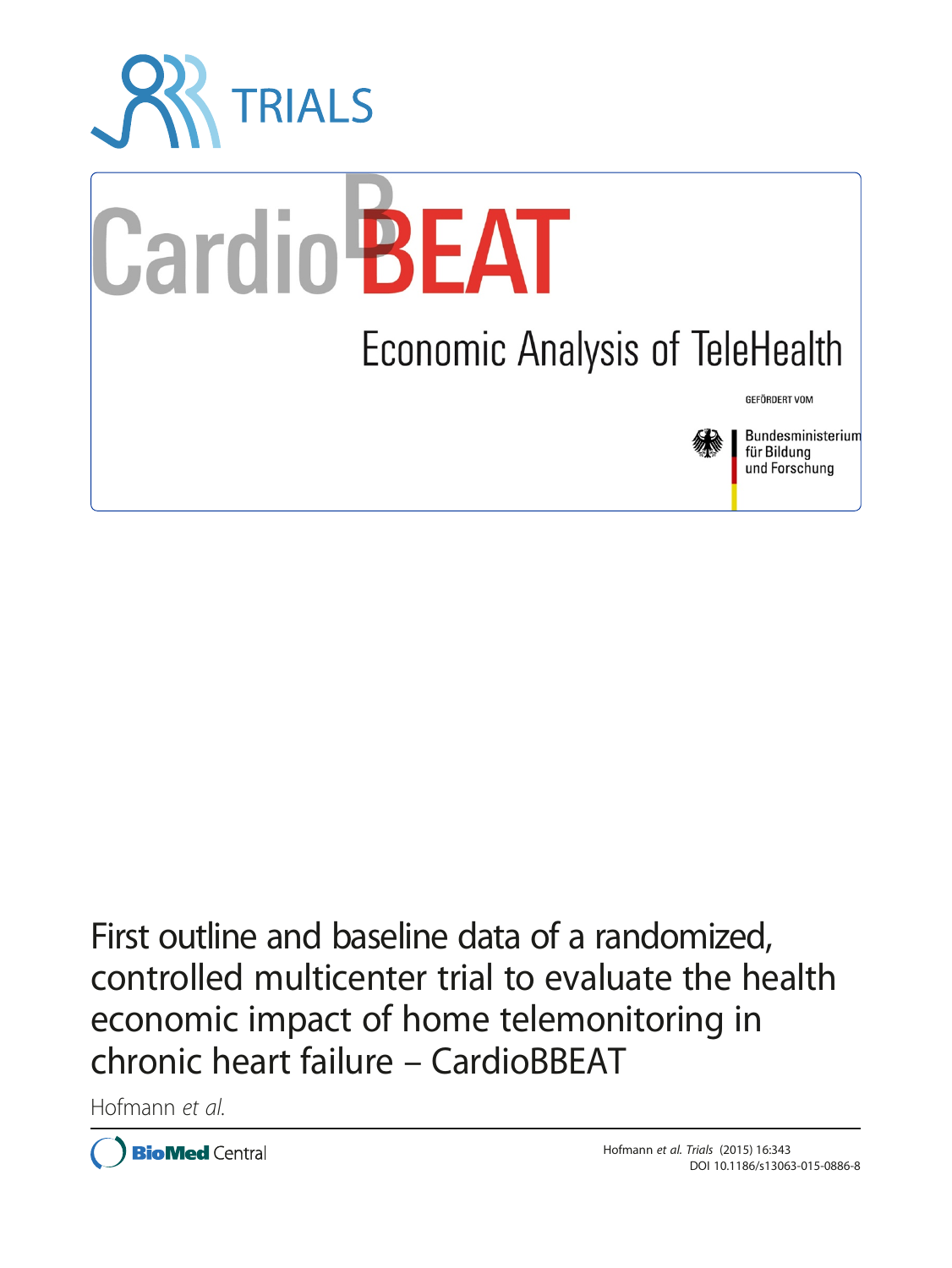## **METHODOLOGY CONSUMING ACCESS**







# First outline and baseline data of a randomized, controlled multicenter trial to evaluate the health economic impact of home telemonitoring in chronic heart failure – CardioBBEAT

Reiner Hofmann<sup>1</sup>, Heinz Völler<sup>2,3</sup>, Klaus Nagels<sup>1</sup>, Dominik Bindl<sup>1\*</sup>, Eik Vettorazzi<sup>4</sup>, Ronny Dittmar<sup>1,5</sup>, Walter Wohlgemuth<sup>1,6</sup>, Till Neumann<sup>7</sup>, Stefan Störk<sup>8</sup>, Oliver Bruder<sup>9</sup>, Karl Wegscheider<sup>4</sup>, Eckhard Nagel<sup>1</sup> , Eckart Fleck<sup>10</sup> and on behalf of the CardioBBEAT Investigators

## Abstract

Background: Evidence that home telemonitoring for patients with chronic heart failure (CHF) offers clinical benefit over usual care is controversial as is evidence of a health economic advantage.

Methods: Between January 2010 and June 2013, patients with a confirmed diagnosis of CHF were enrolled and randomly assigned to 2 study groups comprising usual care with and without an interactive bi-directional remote monitoring system (Motiva®). The primary endpoint in CardioBBEAT is the Incremental Cost-Effectiveness Ratio (ICER) established by the groups' difference in total cost and in the combined clinical endpoint "days alive and not in hospital nor inpatient care per potential days in study" within the follow-up of 12 months.

Results: A total of 621 predominantly male patients were enrolled, whereof 302 patients were assigned to the intervention group and 319 to the control group. Ischemic cardiomyopathy was the leading cause of heart failure. Despite randomization, subjects of the control group were more often in NYHA functional class III–IV, and exhibited peripheral edema and renal dysfunction more often. Additionally, the control and intervention groups differed in heart rhythm disorders. No differences existed regarding risk factor profile, comorbidities, echocardiographic parameters, especially left ventricular and diastolic diameter and ejection fraction, as well as functional test results, medication and quality of life. While the observed baseline differences may well be a play of chance, they are of clinical relevance. Therefore, the statistical analysis plan was extended to include adjusted analyses with respect to the baseline imbalances.

**Conclusions:** CardioBBEAT provides prospective outcome data on both, clinical and health economic impact of home telemonitoring in CHF. The study differs by the use of a high evidence level randomized controlled trial (RCT) design along with actual cost data obtained from health insurance companies. Its results are conducive to informed political and economic decision-making with regard to home telemonitoring solutions as an option for health care. Overall, it contributes to developing advanced health economic evaluation instruments to be deployed within the specific context of the German Health Care System.

Trial registration: ClinicalTrials.gov [NCT02293252](https://clinicaltrials.gov/ct2/show/NCT02293252); date of registration: 10 November 2014

Keywords: Home telemonitoring, Chronic heart failure (CHF), Incremental Cost-Effectiveness Ratio (ICER), Mortality, Telemedicine, Health economics

<sup>1</sup>Institute for Healthcare Management and Health Sciences, University of

Bayreuth, Prieserstraße 2, 95444 Bayreuth, Germany Full list of author information is available at the end of the article



© 2015 Hofmann et al. Open Access This article is distributed under the terms of the Creative Commons Attribution 4.0 International License [\(http://creativecommons.org/licenses/by/4.0/](http://creativecommons.org/licenses/by/4.0/)), which permits unrestricted use, distribution, and reproduction in any medium, provided you give appropriate credit to the original author(s) and the source, provide a link to the Creative Commons license, and indicate if changes were made. The Creative Commons Public Domain Dedication waiver [\(http://creativecommons.org/publicdomain/zero/1.0/](http://creativecommons.org/publicdomain/zero/1.0/)) applies to the data made available in this article, unless otherwise stated.

<sup>\*</sup> Correspondence: [dominik.bindl@uni-bayreuth.de](mailto:dominik.bindl@uni-bayreuth.de) <sup>1</sup>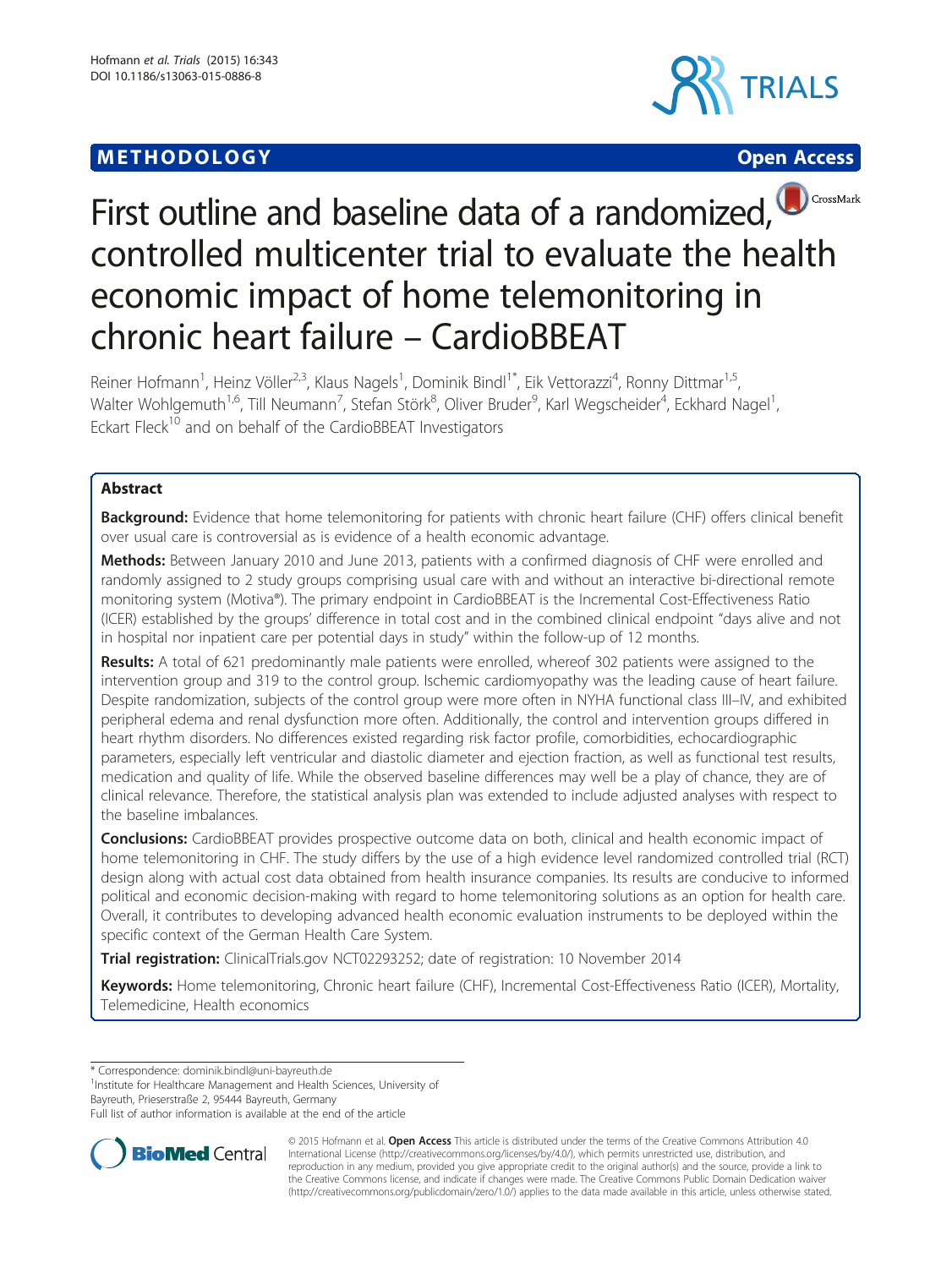## Background

Chronic heart failure (CHF) is one of the most frequently diagnosed diseases causing disability and death in the Western hemisphere. It is characterized by a prevalence that increases with age [\[1\]](#page-12-0). In Germany, heart failure is the most common reason for hospitalization with about 396,000 cases in 2013 [[2\]](#page-12-0). Direct medical costs related to heart failure account for 1–2 % of total health care expenditure [\[3](#page-12-0)].

In the majority of cases, home telemonitoring solutions in health care delivery to patients with CHF show advantages over usual care in terms of clinical outcomes. Several meta-analyses reveal that total mortality and number of hospitalizations tend to decrease, while patients' quality of life improves [\[4](#page-12-0)–[6\]](#page-12-0). Two subsequently published trials (Telemedical Interventional Management in Heart Failure trial (TIM-HF) [\[7](#page-12-0)], Telemonitoring in patients with Heart Failure trial (TELE-HF) [\[8](#page-12-0)]) show neutral findings in general. However, the health economic impact has not been clearly demonstrated so far [[9\]](#page-12-0). A meta-analysis by Klersy et al. (2011) states that the difference in costs between remote patient monitoring and usual care ranges from Euro300 to Euro1000, favoring remote patient monitoring because of a lower hospitalization rate. Thus, direct costs for hospitalization were approximated by diagnosis-related group tariffs [[10](#page-12-0)]. A more detailed evaluation of efficiency and economic feasibility could help to determine cost-effectiveness and to avoid misallocation of resources [[11\]](#page-12-0).

The CardioBBEAT trial was designed to assess the health economic impact of a dedicated home telemonitoring system for patients with CHF based on actual costs directly obtained from patients' health care providers. The present report provides details on the outline of the study and an analysis of the study population's baseline data.

## Methods

## Study design

CardioBBEAT represents a randomized, controlled, open, multicenter trial with two prospective study arms. Patients were recruited at ten study sites from five areas of varying economic status in Germany: namely, Berlin, Brandenburg, Bavaria, Hamburg and North Rhine-Westphalia. This diversity allows for investigating the impact of regional differences in medical care, with general medical care predominating in rural districts compared to predominantly specialist care in urban areas. Each site was responsible for recruiting as well as following-up on their patients. Specified information about inclusion and exclusion criteria is displayed in Table 1.

The study has been conducted in accordance with the principles stated in the Declaration of Helsinki, the Good Clinical Practice (International Conference on

#### Table 1 Summary of inclusion and exclusion criteria at screening

Inclusion criteria

Confirmed diagnosis of CHF based on ESC guidelines

Symptoms corresponding to NYHA functional class II–IV

AHA classification stages C–D

LVEF  $\leq 40$  %

Age  $\geq$  18 years

Patient is discharged after being hospitalized for CHF within the last 12 months

Patient is able to understand the German language

Patient has sufficient eyesight to understand and follow the instructions communicated by Motiva®

Patient is willing and able to use the required hardware and software and to maintain a patient diary

Patient is residing within geographical reach of one of the ten telemonitoring centers in order to receive additional treatment if required as well as follow-up consultation

Patient gives informed consent regarding benefits and risks related to the trial, and to sign a participation agreement for the installation of the home telemonitoring system Motiva®

#### Exclusion criteria

Myocardial infarction within the past 4 weeks

Heart surgery or any coronary intervention within the past 8 weeks

Cardiogenic shock within the past 4 weeks

Intended cardiac surgery within the next 6 months or priority status on a waiting list for organ transplantation

Severe chronic and pulmonary illness with an immediate impact on the main outcome measures

Renal dysfunction requiring dialysis

Dementia or other severe cognitive impairment

Psychiatric disorders prohibiting a participation in the trial

Patient is discharged to or living in an older persons clinic or a nursing home

Patient is participating in another clinical trial

AHA American Heart Association, staging of heart failure, CHF chronic heart failure, ESC European Society of Cardiology, LVEF left ventricular ejection fraction NYHA New York Heart Association, classification of heart failure

Harmonization), and national as well as local regulations. The research protocol was approved by the responsible ethics committees (Table [2](#page-3-0)), and written informed consent was obtained from all patients prior to any study-related procedures. The study is monitored by an independent external institute to ensure that every participating site abides by the study protocol and to perform external quality control of the data.

#### Setting

During the trial, all patients receive best medical treatment according to the current guidelines of the European Society of Cardiology (ESC) [\[12, 13](#page-12-0)].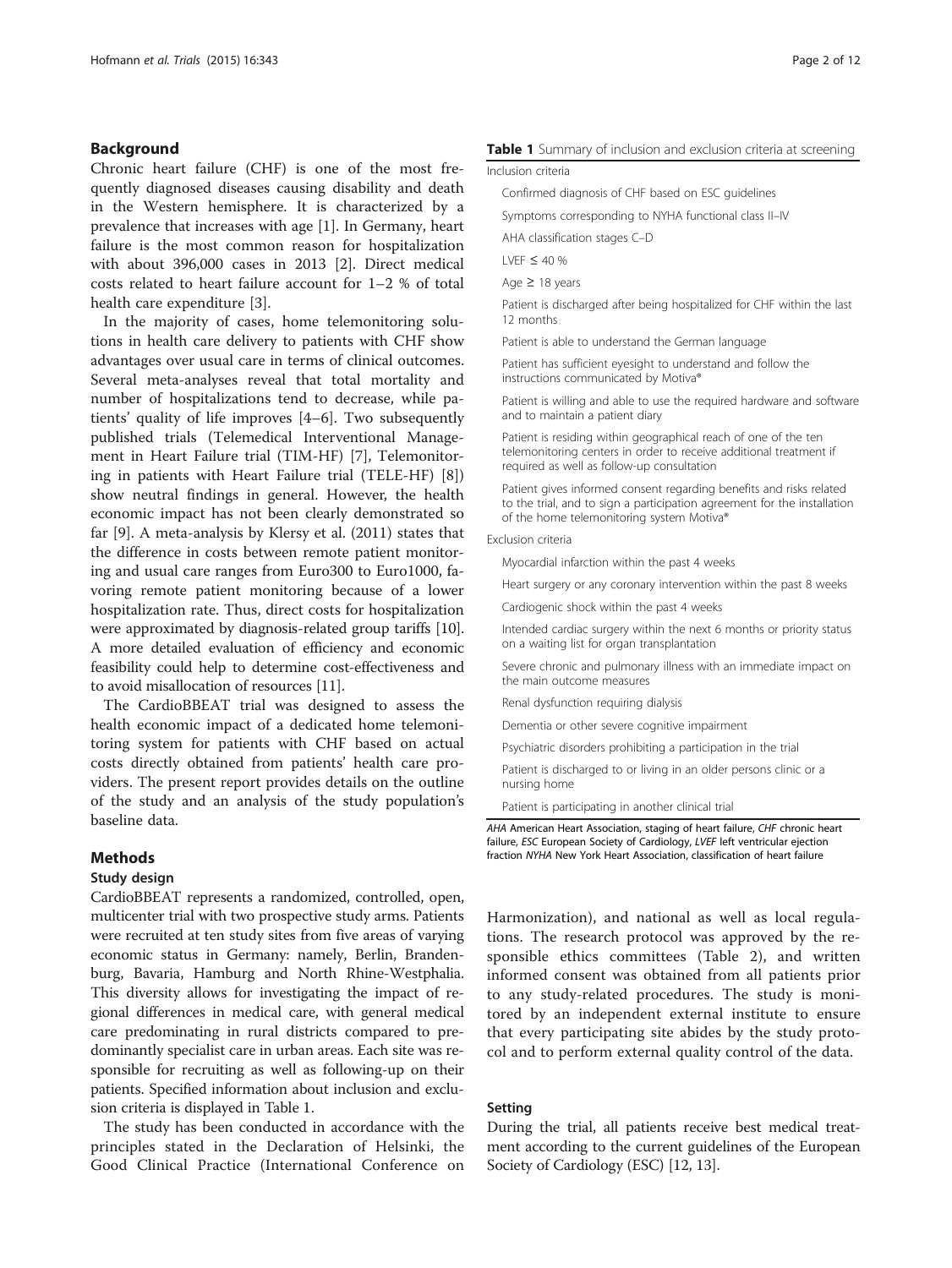<span id="page-3-0"></span>Table 2 List of ethical bodies

| Ethical body                                                           | Reference number |
|------------------------------------------------------------------------|------------------|
| Ethik-Kommission für Forschungsfragen der Universität Bayreuth         | $O$ 1305 - HB/ID |
| Landesärztekammer Brandenburg, Ethik-Kommission                        | AS 94(a)/2009    |
| Ethikkommission – Ethikausschuss 2 am Campus Virchow-Klinikum Berlin   | EA2/084/09       |
| Ethik-Kommission für Forschungsfragen der Universität Bayreuth         | $O$ 1305 - HB/ID |
| Ethik-Kommission für Forschungsfragen der Universität Bayreuth         | $O$ 1305 - HB/ID |
| Medizinische Fakultät der Universität Duisburg-Essen, Ethik-Kommission | 10-4536          |
| Ethik-Kommission der Bayerischen Landesärztekammer                     | 7/11014          |
| Universität Würzburg, Ethik-Kommission bei der Medizinischen Fakultät  | 128/11           |
| Ethik-Kommission der Ärztekammer Hamburg                               | MC-141/11        |
| Ethik-Kommission für Forschungsfragen der Universität Bayreuth         | $O$ 1305 – GB    |
| Ärztekammer Nordrhein, Ethikkommission                                 | 2012451          |

Patients in the control group only receive best medical treatment as stated above, whereas patients in the intervention group additionally receive home telemonitoringsupported care that connects them to the participating care providers by individual guideline-compliant care plans using the telemedicine-system Motiva® (Philips Medical Systems GmbH, Hamburg, Germany).

Motiva® is an interactive bi-directional home telemonitoring system that provides remote monitoring, empowers patients to manage their disease state more effectively and enables physicians to keep in contact with the patient at home on a daily basis. Patients measure their vital signs (blood pressure, heart rate, and weight) every day and Motiva® transfers the data to the relevant telemonitoring center. In doing so, signals of decompensation regarding their heart function can be detected at an early stage and counteractive measures can be taken. In addition, patients receive information via Motiva®, i.e. coaching material, evaluations, reminders, and feedback regarding their health status as well as references to potentially necessary CHF treatment adaptations. If questionnaires reveal any problems, patients receive a phone call from the study site. Additionally, patients receive standardized questionnaires related to symptoms of cardiac decompensation, hypotension or hypertension or abnormal pulse rates. A call from the telemedicine center is made if patients gain more than 2 kg within 3 days, if their systolic blood pressure exceeds 140 mmHg or is lower than 90 mmHg, or their resting heart rate exceeds 80 bpm or is lower than 50 bpm.

A secured broadband connection (Digital Subscriber Line (DSL) or Universal Mobile Telecommunications System (UMTS)) and a set-top box turn the patient's television into their center of personalized care protected by a patient-specific password. Thus, patients can transfer all information about their health status to their attending physician safely.

Motiva® is been provided by Philips Medical Systems GmbH, Hamburg, Germany. The telecommunication infrastructure to transfer patients' data is made available by T-Systems International GmbH, Frankfurt, Germany. Both are provided without any obligations that could influence the study.

## Randomization

To assign patients to one of the two study arms, CardioBBEAT used a centralized stacked randomization technique. Patients at home who were managed in cardiologic practices were randomized patient-individually. Patients primarily managed by their general practitioner (GP), on the other hand, were cluster-randomized by their GP's medical practices, to minimize carry-over effects and to keep the organizational effort manageable. The results of the randomization process with regard to the patients were displayed via the study's electronic Case Report Form (eCRF) directly after inclusion into the trial. The study center in charge did inform the patients' attending physicians whether their respective patients were enrolled in the trial and to which study arm they were assigned.

#### Treatment patterns

After patients are discharged from inpatient care, their GPs or outpatient medical specialists will provide their ambulatory care. These physicians have access to individual patient care plans and are authorized to complete or modify them.

Subjects enrolled in the control group receive best medical treatment according to the current guidelines of the European Society of Cardiology (ESC). Subjects enrolled in the intervention group are additionally supported by the telemedicine system Motiva® installed at the patients' home usually within 2 weeks.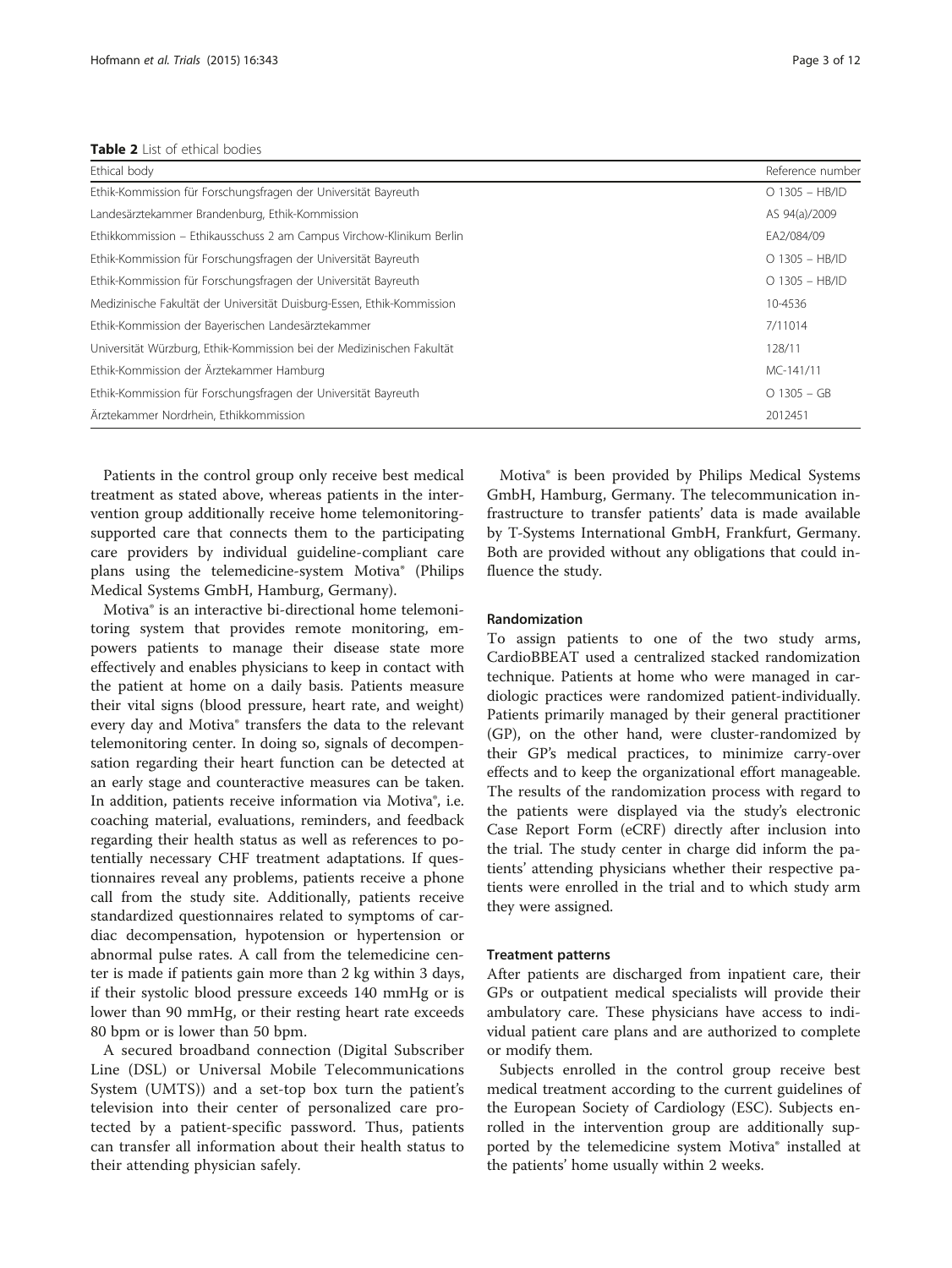All trial participants maintain a patient diary and are urged to document any health disturbances at least once a week, such as hospitalizations (date of hospitalization, reason for admission, and length of stay), consultations by any physician, and change in medication or dose rate as well as adverse effects. In addition, every patient has to participate in 3 trial-specific examinations (Table 3) at their relevant study site, that take place at the time of enrollment and after 6 as well as 12 months.

#### Clinical outcome measures

The primary outcome measure to assess the benefit of home telemonitoring is the combined clinical endpoint "days alive and not in hospital nor inpatient care per potential days in study." For deceased patients, the loss in lifetime is taken into account by setting the denominator to 360 days, for patients lost to follow-up, time to last contact is used. Secondary outcome measures are total mortality, number of inpatient treatments, length of stay in hospital or nursing home, functional state of health and health-related quality of life. These will be determined by the following parameters: days survived in the study, number of hospitalizations for any reason during the study (especially cardiac and heart failure-related reasons), number of days in hospital or nursing home per study month, generic (short form health survey with 36 questions using norm-based scoring (SF-36v2), World Health Organization Five, well-being index (WHO-5)) and disease-specific (Kansas City Cardiomyopathy Questionnaire, (KCCQ)) health-related quality of life as well as medical condition and capacity of each patient.

CardioBBEAT may also be able to differentiate between particular sub-groups (e.g. gender-specific, NYHAspecific, urban/rural, diabetes mellitus) while analyzing the effectiveness of the intervention. The expectation is that several patient groups can be identified which are particularly suited for home telemonitoring with regard to clinical and/or economic outcome.

## Cost data

CardioBBEAT aims to reflect the impact of home telemonitoring within an actual health care setting based on originally obtained cost data subdivided into cost of intervention, cost of inpatient and outpatient care, rehabilitation, nursing, and life-saving appliances. To this end, cost data are obtained from patients' health insurance companies and later on validated using the records of the telemonitoring centers, GPs and medical specialists as well as patients' diaries. Health insurance data will be obtained similarly for both, patients in the intervention group as well as the control group to avoid ascertainment bias.

#### Table 3 Trial-specific examinations

Enrollment examination

- 1. Patient briefing
- 2. Written informed consent
- 3. Verification of inclusion and exclusion criteria
- 4. Demography

Sex

- Date of birth
- Marital status
- Size and weight
- 5. Hemodynamic parameters

Heart rate

- Blood pressure (systolic/diastolic)
- 6. Disease-related parameters

Medical history

CHF (date of diagnosis, aetiology, inpatient treatments, NYHA classification, AHA stadium)

Comorbidities

Medication

Care plan compilation

6 MWD

- 7. Health-related quality of life assessment
	- SF-36v2 (generic quality of life questionnaire)

WHO-5 (generic quality of life questionnaire)

KCCQ (disease-specific quality of life questionnaire)

Follow-up and final examination

- 1. Demography
	- Weight
- 2. Hemodynamic parameters

Heart rate

Blood pressure (systolic/diastolic)

3. Disease-related parameters CHF (NYHA classification, AHA stadium) Newly occurring comorbidities Medication

Hospitalizations or admissions to a nursing home Patient diary monitoring and validation of AE/SAE 6 MWD

4. Health-related quality of life assessment SF-36v2 (generic quality of life questionnaire) WHO-5 (generic quality of life questionnaire) KCCQ (disease-specific quality of life questionnaire)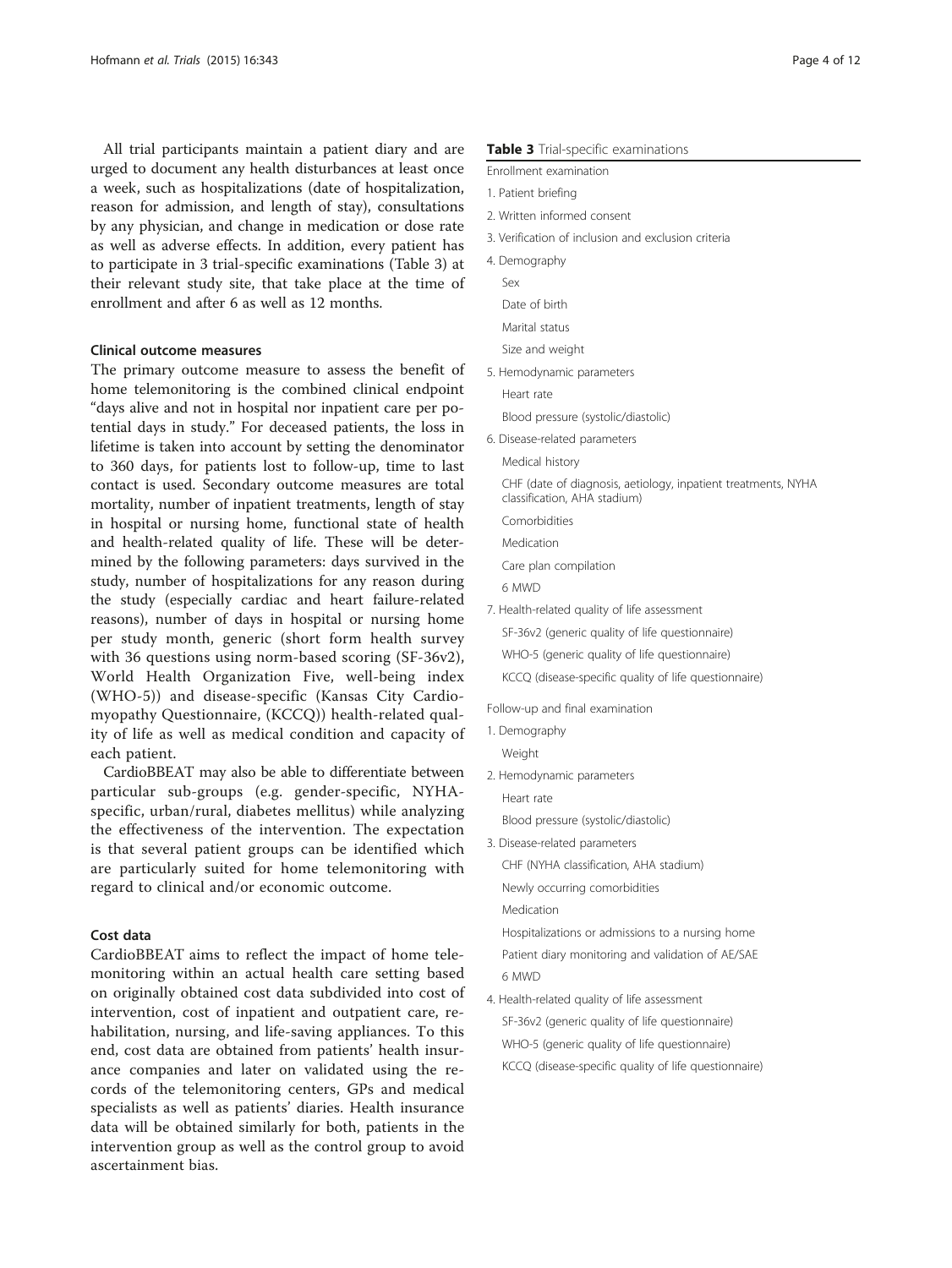|  |  | Table 3 Trial-specific examinations (Continued) |  |
|--|--|-------------------------------------------------|--|
|--|--|-------------------------------------------------|--|

|  |  |  | In case a patient dies during the trial |  |  |  |  |
|--|--|--|-----------------------------------------|--|--|--|--|
|--|--|--|-----------------------------------------|--|--|--|--|

Date of death Cause of death

6 MWD 6-minute walking distance, AE adverse event, AHA American Heart Association, staging of heart failure, ESC European Society of Cardiology, KCCQ Kansas City Cardiomyopathy Questionnaire with 23 items for measuring disease-specific domains in CHF, LVEF left ventricular ejection fraction, NYHA New York Heart Association, classification of heart failure, SAE serious adverse event, SF-36v2 short form health survey with 36 questions using norm-based scoring, WHO-5 World Health Organization Five, well-being index

All data are analyzed with appropriate statistical methods to determine the economic effectiveness of home telemonitoring for patients with CHF. Common approaches for the analysis of cost data such as t tests, analysis of covariance, bootstrap techniques or permutation tests will be compared regarding their feasibility, the validity of underlying assumptions and their stability and robustness in particular if missing values have to be taken into account.

Especially when analyzing cost data or determining the Incremental Cost-Effectiveness Ratio (ICER), assumptions are made regarding discount rate, utilities, projections or estimation of costs, which are based on uncertain hypotheses. To better understand the outcomes of these analyses, CardioBBEAT uses sensitivity analyses considering best-case and worst-case scenarios to demonstrate in which way the outcomes depend on these assumptions and how they affect their assessment.

#### Statistical analysis

The primary endpoint ICER, consisting of the group's difference in total cost and the combined clinical endpoint "days alive and not in hospital nor inpatient care per potential days in study", is calculated with confidence intervals obtained by resampling methods. The comparative conventional endpoint "event-free survival" to measure the intervention's effectiveness is evaluated using the Kaplan-Meier analysis and log rank tests. To incorporate possible repeated hospitalizations of a patient, additional analyses will be performed, e.g. comparison of quarterly data and recurrent event analysis.

Secondary outcome measures such as number of stays in hospital per quarter, health-related quality of life or time of survival are analyzed via permutation test, covariance analysis or log rank test as part of the Kaplan-Meier analysis.

Furthermore, the trial uses a cluster-randomization technique and, therefore, correlation effects can evolve due to the collective treatment of patients in a cardiology center, medical practice, or by a single study

nurse. Such effects can result in incorrect  $p$  values. CardioBBEAT uses frailty and multi-level models to assess if and where such correlations occur. The magnitude of these correlations will be measured and the  $p$ values will be rectified.

Since at planning stage neither an established statistical method to directly compare costs and ICERs nor sufficient data to estimate the variability of cost estimates was available, the sample size was determined based on literature data. With respect to clinical endpoints, the figures were rather stable and converged to a minimum of 300 patients per group. Since the primary endpoint was expected to be mainly driven by clinical events, it was assumed that the sample size will also be sufficient for the continuously distributed ICER.

## Results

The study group comprised 621 patients, predominantly men. Four hundred and seventy-two (76 %) patients were treated by 449 GPs and 149 (24 %) were treated in 119 cardiologic practices. Three hundred and two patients were randomized into the intervention group and 319 patients into the control group. Ischemic cardiomyopathy was the leading cause of heart failure (59 %). Although randomly assigned, subjects of the control group were significantly more often in NYHA functional classes III or IV and exhibited peripheral edema or renal dysfunction, respectively, more frequently (Table [4](#page-6-0)). Additionally, the control and intervention group differed in heart rhythm disturbances (Table [5](#page-7-0)). No differences were detected regarding risk factor profile, comorbidities, echocardiographic parameters, especially left ventricular and diastolic diameter and ejection fraction, as well as functional test (6 MWD) results, medication and quality of life (Tables [4](#page-6-0), [5,](#page-7-0) [6](#page-8-0) and [7](#page-8-0)).

In comparison with recently published German trials (TIM-HF [\[7](#page-12-0)], Interdisciplinary Network for Heart failure study (INH) [\[14](#page-12-0)]) the CardioBBEAT target population was slightly younger and comprised more male patients with fewer in NYHA classes III and IV. Nevertheless, all patients were either categorized in AHA stages C or D and every fifth patient of the given cohort was diagnosed with peripheral edema; this suggests that the study population had a comparable degree of heart failure. Regarding comorbidities and risk factor profile, the study population was very similar, particularly for diabetes or renal dysfunction. Remarkably, it revealed a left bundle branch block in approximately 25 % of the population, a rhythm disorder with a known worse prognosis [[15\]](#page-12-0). Furthermore, detailed information on prognostic relevant therapies was documented. Besides a high proportion of guideline-based pharmacotherapy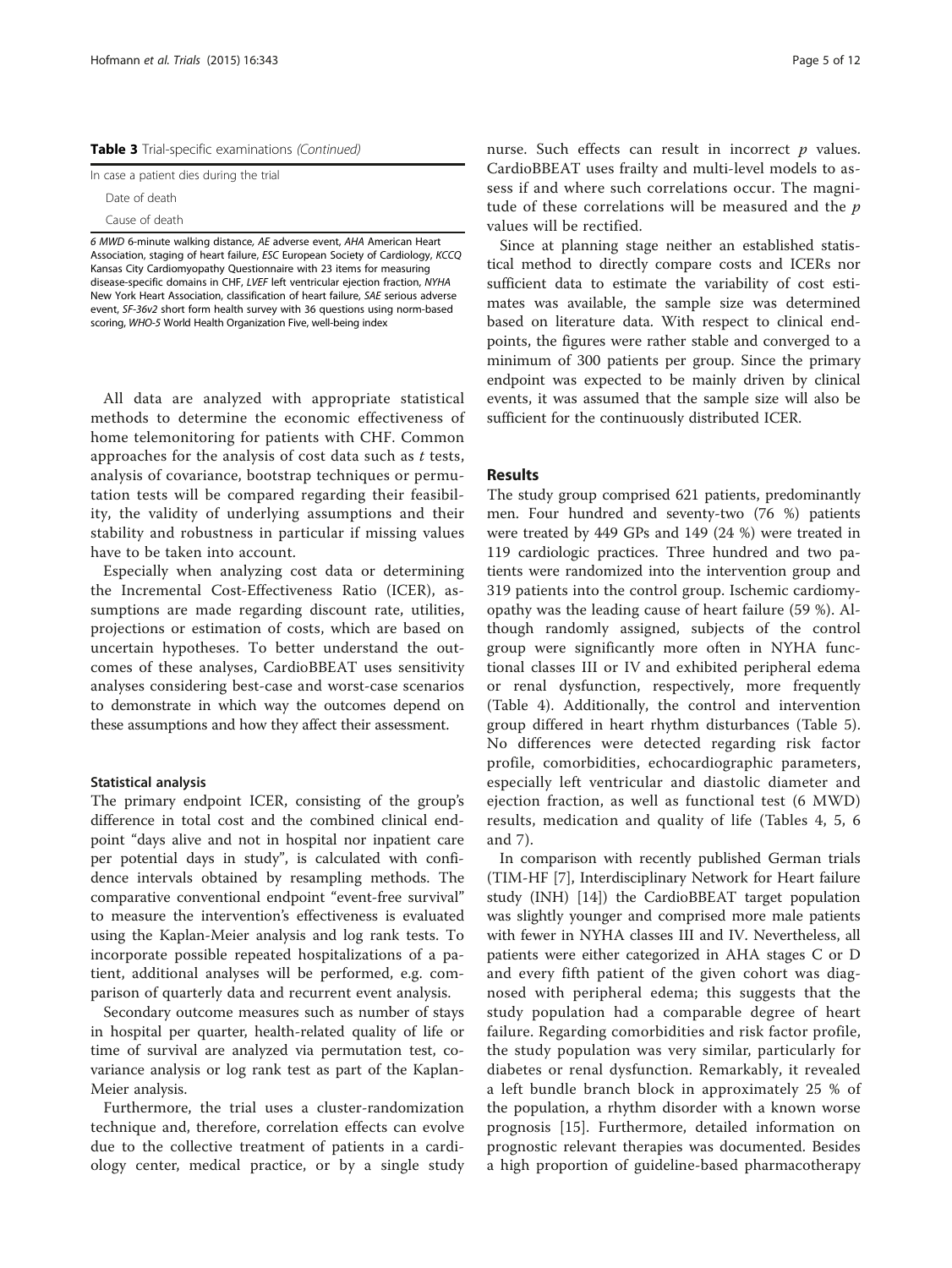| Characteristic                                          | All patients $n = 621$ | Usual care $n = 319(51%)$ | Monitoring $n = 302$ (49 %) | $p$ value |
|---------------------------------------------------------|------------------------|---------------------------|-----------------------------|-----------|
| Demographic profile                                     |                        |                           |                             |           |
| Age (years)                                             |                        |                           |                             |           |
| mean $\pm$ SD                                           | $63.0 \pm 11.5$        | $63.5 \pm 11.4$           | $62.5 \pm 11.6$             | 0.303     |
| median (IQR)                                            | 65 (55-72)             | 65 (55-73)                | 64 (54-72)                  |           |
| Male sex, $n$ (%)                                       | 544 (88)               | 280 (88)                  | 264 (87)                    | 0.990     |
| Living alone, n (%)                                     | 159 (26)               | 77(24)                    | 82 (27)                     | 0.442     |
| Education (years) – number of patients (% valid)        | 607 (98)               | 311 (98)                  | 296 (98)                    |           |
| mean $\pm$ SD                                           | $12 \pm 3$             | $12 \pm 3$                | $12 \pm 3$                  | 0.803     |
| median (IQR)                                            | $11(10-13)$            | $11(10-13)$               | $12(10-13)$                 |           |
| Causes of heart failure, n (%)                          |                        |                           |                             | 0.797     |
| Ischemic CM                                             | 363 (59)               | 185 (58)                  | 178 (59)                    |           |
| Non-ischemic CM                                         | 258 (42)               | 134 (42)                  | 124(41)                     |           |
| NYHA class, n (%)                                       |                        |                           |                             | 0.086     |
| $\parallel$                                             | 430 (69)               | 209 (66)                  | 221 (73)                    |           |
| $\  \ $                                                 | 186 (30)               | 108 (34)                  | 78 (26)                     |           |
| $\mathsf{IV}$                                           | 5(1)                   | 2(1)                      | 3(1)                        |           |
| NYHA class III-IV, $n$ (%)                              | 191 (31)               | 110 (35)                  | 81 (27)                     | 0.048     |
| Peripheral edema, n (%)                                 | 131 (21)               | 83 (26)                   | 48 (16)                     | 0.003     |
| Comorbidities, n (%)                                    |                        |                           |                             |           |
| Stroke/TIA                                              | 41 $(7)$               | 21(7)                     | 20(7)                       | 1.000     |
| PAD                                                     | 56 (9)                 | 24(8)                     | 32(11)                      | 0.232     |
| COPD                                                    | 87 (14)                | 48 (15)                   | 39 (13)                     | 0.516     |
| Sleep apnea                                             | 45 (7)                 | 25 (8)                    | 20(7)                       | 0.668     |
| Renal dysfunction (GFR $\leq$ 60 ml/min)                | 148 (24)               | 87(27)                    | 61(20)                      | 0.048     |
| Depression                                              | 51(8)                  | 24(8)                     | 27(9)                       | 0.619     |
| Resuscitation                                           | 81 (13)                | 37 (12)                   | 44 (15)                     | 0.327     |
| Risk factor profile                                     |                        |                           |                             |           |
| BMI (kg/m <sup>2</sup> ) – number of patients (% valid) | 619 (100)              | 318 (100)                 | 301 (100)                   |           |
| $mean \pm SD$                                           | $28 \pm 5$             | $28 \pm 5$                | $28 \pm 5$                  | 0.529     |
| median (IQR)                                            | $28(25-31)$            | $28(25-32)$               | $27(25-31)$                 |           |
| History of smoking - number/total number (%)            | 435/620 (70)           | 221/319 (69)              | 214/301 (71)                | 0.684     |
| Diabetes mellitus, n (%)                                | 219 (35)               | 103(32)                   | 116 (38)                    | 0.131     |
| Hypertension, n (%)                                     | 533 (86)               | 269 (84)                  | 264 (87)                    | 0.323     |

<span id="page-6-0"></span>Table 4 Baseline characteristics of the CardioBBEAT study participants

BMI body mass index, CM cardiomyopathy, COPD chronic obstructive pulmonary disease, GFR glomerular filtration rate, IQR interquartile range, NYHA New York Heart Association, classification of heart failure, PAD peripheral arterial disease, TIA transient ischemic attack

including beta blockers and ACE inhibitors/ARB inhibitors, the study population was treated with mineralocorticoid receptor blockers in 71 % of all cases. A cardioverter-defibrillator or a resynchronization system was implanted in two thirds of our patients (comparable to TIM-HF study [[7](#page-12-0)]) with a considerable prognostic impact on primary and secondary endpoints. Table [8](#page-9-0) compares the most important baseline characteristics with TIM-HF [[7\]](#page-12-0) and INH [\[14](#page-12-0)].

## **Discussion**

Several recent randomized controlled trials (RCTs), including TIM-HF [[7, 16](#page-12-0)] and INH [\[14](#page-12-0)], have proven the positive clinical effects of home telemonitoring on several groups of patients diagnosed with CHF. The meta-analyses of Clark et al. [\[4\]](#page-12-0), Klersy et al. [[5\]](#page-12-0) and Inglis et al. [[6](#page-12-0)] also showed its potential to improve several clinical outcomes such as quality of life. However, many results were not statistically significant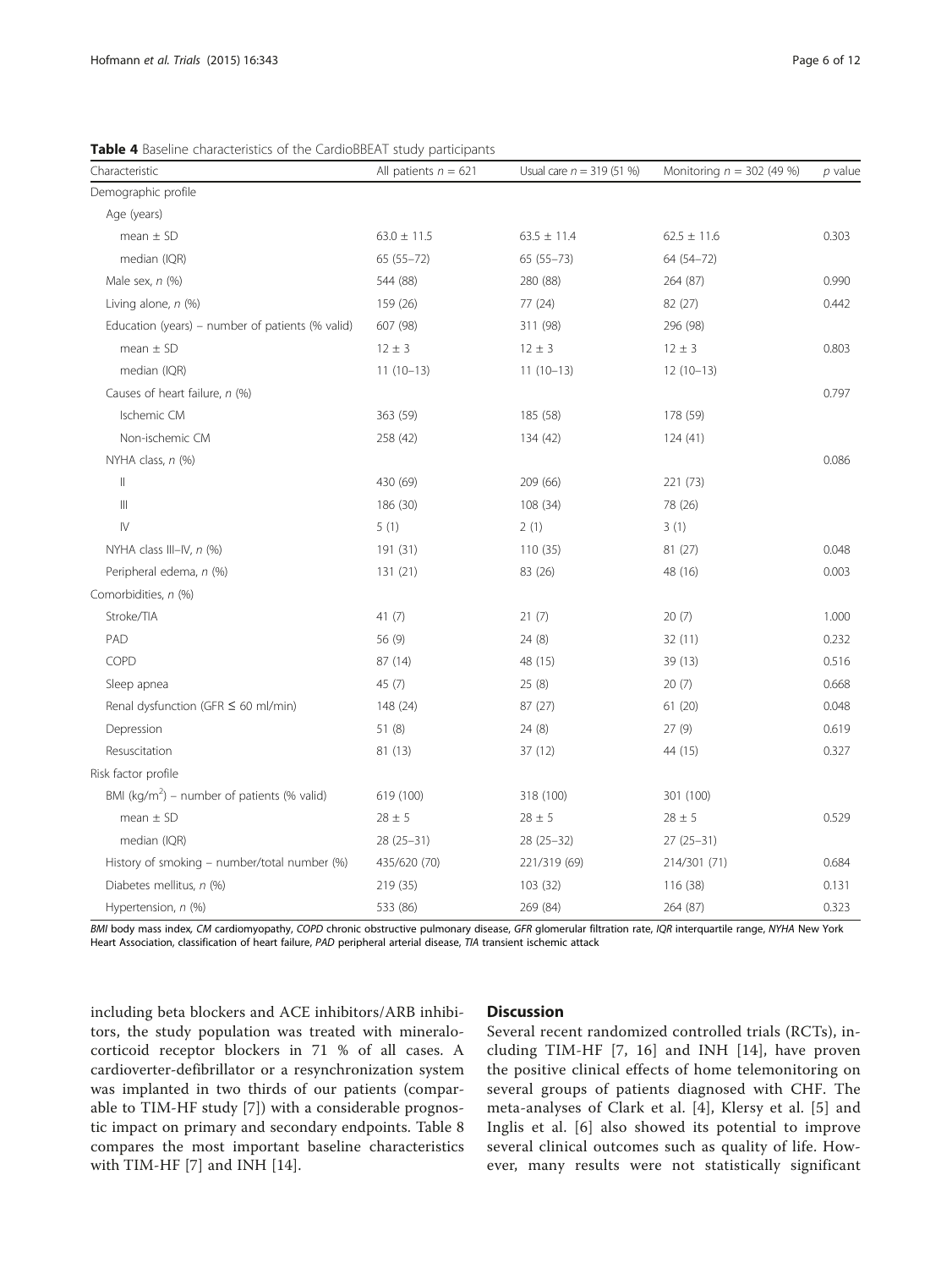<span id="page-7-0"></span>Table 5 Baseline characteristics of the CardioBBEAT study participants - Diagnostic

| Characteristic                                    | All patients $n = 621$ | Usual care $n = 319(51%)$ | Monitoring $n = 302$ (49 %) | $p$ value |  |
|---------------------------------------------------|------------------------|---------------------------|-----------------------------|-----------|--|
| ECG                                               |                        |                           |                             |           |  |
| Heart rate (1/min) – number of patients (% valid) | 616 (99)               | 315 (99)                  | 301 (100)                   |           |  |
| mean $\pm$ SD                                     | $72 \pm 14$            | $72 \pm 14$               | $72 \pm 13$                 | 0.862     |  |
| median (IQR)                                      | $71(63 - 81)$          | $71(63-82)$               | $71(62 - 80)$               |           |  |
| Heart rhythm - number/total number (%)            |                        |                           |                             | 0.031     |  |
| Sinus rhythm                                      | 379/619 (61)           | 185/318 (58)              | 194/301 (65)                |           |  |
| Atrial fibrillation                               | 78/619 (13)            | 46/318 (15)               | 32/301 (11)                 |           |  |
| Pacemaker ECG                                     | 154/619 (25)           | 86/318 (27)               | 68/301 (23)                 |           |  |
| Other                                             | 8/619(1)               | 1/318(0)                  | 7/301(2)                    |           |  |
| Conduction disorder - number/total number (%)     |                        |                           |                             |           |  |
| LBBB                                              | 145/543 (27)           | 69/272 (25)               | 76/271 (28)                 | 0.543     |  |
| <b>RBBB</b>                                       | 49/544 (9)             | 28/273 (10)               | 21/271 (8)                  | 0.383     |  |
| QRS duration (ms) - number of patients (% valid)  | 568 (92)               | 288 (90)                  | 280 (93)                    |           |  |
| mean $\pm$ SD                                     | $123 \pm 33$           | $125 \pm 34$              | $121 \pm 32$                | 0.151     |  |
| median (IQR)                                      | 110 (100-144)          | 116 (100-150)             | 110 (100-140)               |           |  |
| 2D echocardiography                               |                        |                           |                             |           |  |
| LVEDD (mm) - number of patients (% valid)         | 584 (94)               | 297 (93)                  | 287 (95)                    |           |  |
| mean (mm) $\pm$ SD                                | $62 \pm 9$             | $62 \pm 9$                | $63 \pm 9$                  | 0.580     |  |
| median (IQR)                                      | $62(57-68)$            | $62(57-68)$               | $62(57-68)$                 |           |  |
| LVEF $(\%)$ – number of patients $(\%$ valid)     | 619 (100)              | 317 (100)                 | 302 (100)                   |           |  |
| mean $\pm$ SD                                     | $30 \pm 7$             | $31 \pm 7$                | $30 \pm 8$                  | 0.580     |  |
| median (IQR)                                      | $31(25-37)$            | $31(25-37)$               | $30(25-36)$                 |           |  |
| Mitral insufficiency - number/total number (%)    |                        |                           |                             | 0.319     |  |
| none                                              | 102/614 (17)           | 55/315 (18)               | 47/299 (16)                 |           |  |
| mild                                              | 370/614 (60)           | 180/315 (57)              | 190/299 (64)                |           |  |
| moderate                                          | 121/614 (20)           | 70/315 (22)               | 51/299 (17)                 |           |  |
| severe                                            | 21/614(3)              | 10/315(3)                 | 11/299(4)                   |           |  |
| 6-minute walk test - number of patients (% valid) | 559 (90)               | 284 (89)                  | 275 (91)                    |           |  |
| mean $(m) \pm SD$                                 | $375 \pm 132$          | $376 \pm 132$             | $374 \pm 131$               | 0.804     |  |
| median (IQR)                                      | 400 (300-458)          | 404 (300-455)             | 400 (300-460)               |           |  |

2D two-dimensional, ECG electrocardiogram, IQR interquartile range, LBBB left bundle branch block,LVEDD left ventricular end-diastolic dimension, LVEF left ventricular ejection fraction, QRS combination of three of the graphical deflections seen on a typical ECG, RBBB right bundle branch block

mostly due to the fact that effects were too small despite adequately sized studies.

Another meta-analysis by Klersy et al. [[10\]](#page-12-0) focused on the economic impact of remote patient monitoring. It showed that management of HF patients by remote monitoring is cost-saving due to a substantial reduction in health care resource utilization, mostly driven by a reduction in the number of HF hospitalizations. However, cost data in this meta-analysis was estimated using 3 diagnosis-related group reimbursements (minimum, median, maximum over countries) and 3 different incidence rates and their lower and upper 95 % CI (confidence interval). These facts reflect the requirement for additional study-derived and reliable evidence based on originally obtained cost data unlike previously negotiated prices.

In CardioBBEAT, the follow-up care of patients was more diverse than expected: the number of participating practices was higher whereas the number of patients per practice was lower than expected, resulting in an incomplete use of the random blocks implemented in the eCRF and slightly unequal sample sizes between the random groups. However, slight differences in group sizes are of no concern with respect to unbiasedness of results.

At first glance, an imbalance in baseline variables stands out. But, even with perfect randomization the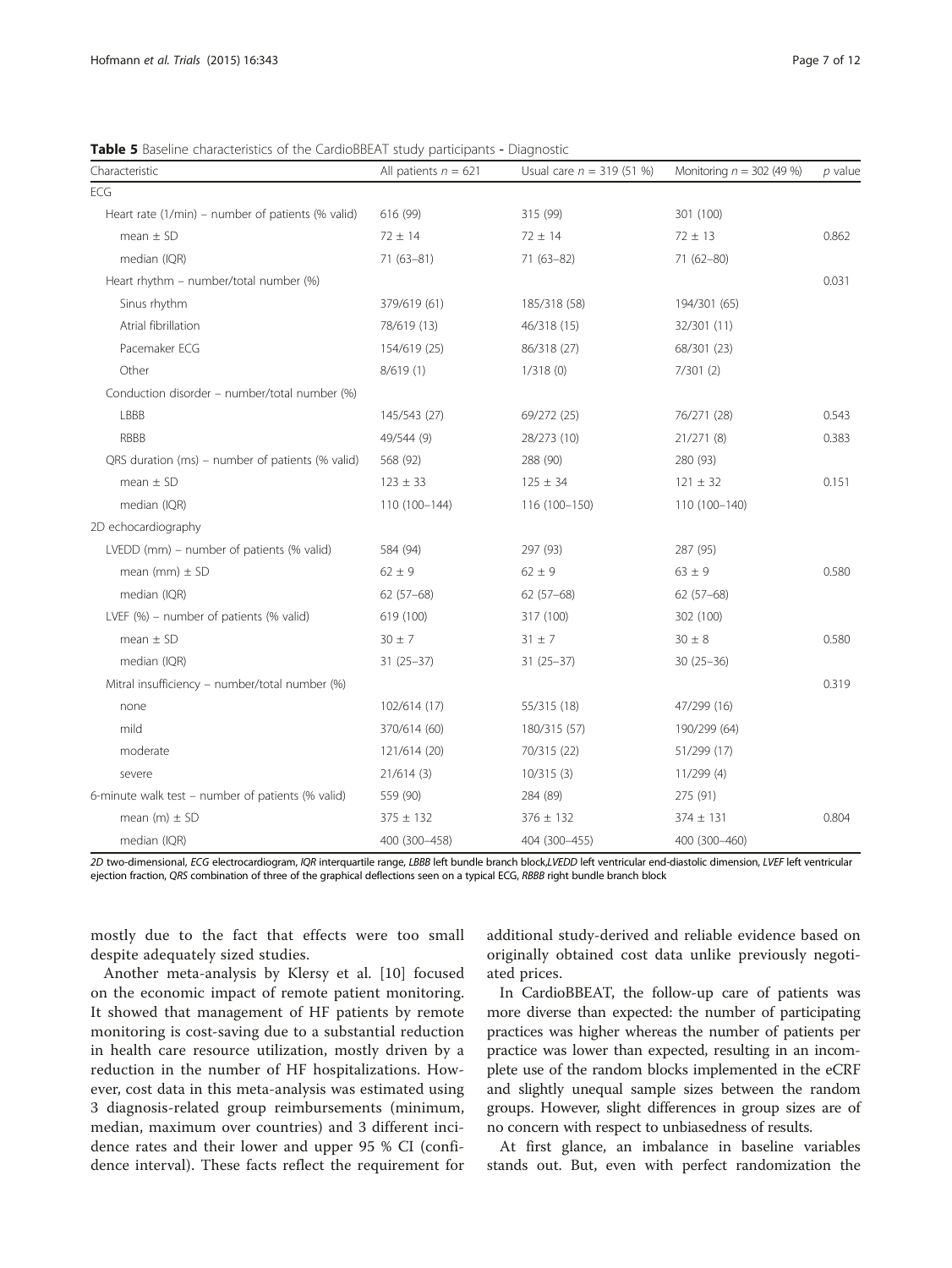<span id="page-8-0"></span>Table 6 Baseline characteristics of the CardioBBEAT study participants - Therapy

| Characteristic                         | All patients $n = 621$ | Usual care $n = 319(51\%)$ | Monitoring $n = 302$ (49 %) | $p$ value |
|----------------------------------------|------------------------|----------------------------|-----------------------------|-----------|
| Medication                             |                        |                            |                             |           |
| ACE inhibitor/ARB, n (%)               | 577 (93)               | 297 (93)                   | 280 (93)                    | 0.974     |
| Beta blocker - number/total number (%) | 591/620 (95)           | 303/319 (95)               | 288/301 (96)                | 0.826     |
| MR antagonist, $n$ (%)                 | 439 (71)               | 232 (73)                   | 207 (69)                    | 0.291     |
| Diuretics, n (%)                       | 506 (82)               | 255 (80)                   | 251 (83)                    | 0.360     |
| Glycosides, n (%)                      | 95 (15)                | 50(16)                     | 45 (15)                     | 0.876     |
| Amiodarone, n (%)                      | 80 (13)                | 48 (15)                    | 32(11)                      | 0.125     |
| Anticoagulation, n (%)                 |                        |                            |                             |           |
| Vitamin K antagonist                   | 231 (37)               | 122 (38)                   | 109(36)                     | 0.637     |
| Other                                  | 42(7)                  | 24(8)                      | 18(6)                       | 0.538     |
| Devices, n (%)                         |                        |                            |                             |           |
| Pacemaker                              | 101(16)                | 61 (19)                    | 40 (13)                     | 0.061     |
| ICD                                    |                        |                            |                             | 0.280     |
| with monitoring                        | 63 (10)                | 31(10)                     | 32(11)                      |           |
| without monitoring                     | 242 (39)               | 134 (42)                   | 108(36)                     |           |
| CRT-D                                  | 89 (14)                | 40(13)                     | 49 (16)                     | 0.232     |

ACE angiotensin converting enzyme, ARB angiotensin receptor blocker, CRT-D cardiac resynchronization therapy combined with defibrillation ICD implantable cardioverter defibrillator, MR mineralocorticoid receptor

|  |  | Table 7 Baseline characteristics of the CardioBBEAT study participants - Quality of life |  |  |  |  |  |  |
|--|--|------------------------------------------------------------------------------------------|--|--|--|--|--|--|
|--|--|------------------------------------------------------------------------------------------|--|--|--|--|--|--|

| Characteristic                                      | All patients $n = 621$ | Usual care $n = 319(51%)$ | Monitoring $n = 302$ (49 %) | $p$ value |
|-----------------------------------------------------|------------------------|---------------------------|-----------------------------|-----------|
| SF-36v2                                             |                        |                           |                             |           |
| Physical comp. sum - number of patients (% valid)   | 581 (94)               | 299 (94)                  | 282 (93)                    |           |
| mean $\pm$ SD                                       | $39 \pm 10$            | $39 \pm 10$               | $38 \pm 10$                 | 0.458     |
| median (IQR)                                        | 38 (32-46)             | 38 (32-46)                | 38 (32-45)                  |           |
| Mental comp. sum - number of patients (% valid)     | 581 (94)               | 299 (94)                  | 282 (93)                    |           |
| mean $\pm$ SD                                       | $45 \pm 13$            | $45 \pm 12$               | $44 \pm 13$                 | 0.239     |
| median (IQR)                                        | $46(35 - 56)$          | 46 (36-55)                | 45 (34-56)                  |           |
| Physical functioning – number of patients (% valid) | 591 (95)               | 304 (95)                  | 287 (95)                    |           |
| mean $\pm$ SD                                       | $51 \pm 27$            | $52 \pm 27$               | $50 \pm 27$                 | 0.445     |
| median (IQR)                                        | $50(30-75)$            | $50(30-75)$               | 50 (30-70)                  |           |
| WHO-5                                               |                        |                           |                             |           |
| Score – number of patients (% valid)                | 586 (94)               | 301 (94)                  | 285 (94)                    |           |
| $mean \pm SD$                                       | $55 \pm 25$            | $55 \pm 25$               | $54 \pm 25$                 | 0.588     |
| median (IQR)                                        | 56 (36-76)             | 56 (36-76)                | 56 (32-76)                  |           |
| <b>KCCQ</b>                                         |                        |                           |                             |           |
| Overall sum - number of patients (% valid)          | 591 (95)               | 305 (96)                  | 286 (95)                    |           |
| $mean \pm SD$                                       | $59 \pm 24$            | $59 \pm 24$               | $60 \pm 23$                 | 0.574     |
| median (IQR)                                        | $61(42 - 80)$          | $60(42 - 80)$             | $62(42 - 80)$               |           |
| Clinical sum – number of patients (% valid)         | 591 (95)               | 305 (96)                  | 286 (95)                    |           |
| $mean \pm SD$                                       | $63 \pm 25$            | $63 \pm 26$               | $64 \pm 24$                 | 0.409     |
| median (IQR)                                        | $67(45 - 85)$          | $67(44 - 85)$             | 69 (49-84)                  |           |

Comp component, IQR interquartile range, KCCQ Kansas City cardiomyopathy questionnaire with 23 items for measuring disease-specific domains in CHF, SF-36v2 short form health survey with 36 questions using norm-based scoring, sum summary, WHO-5 World Health Organization Five, well-being index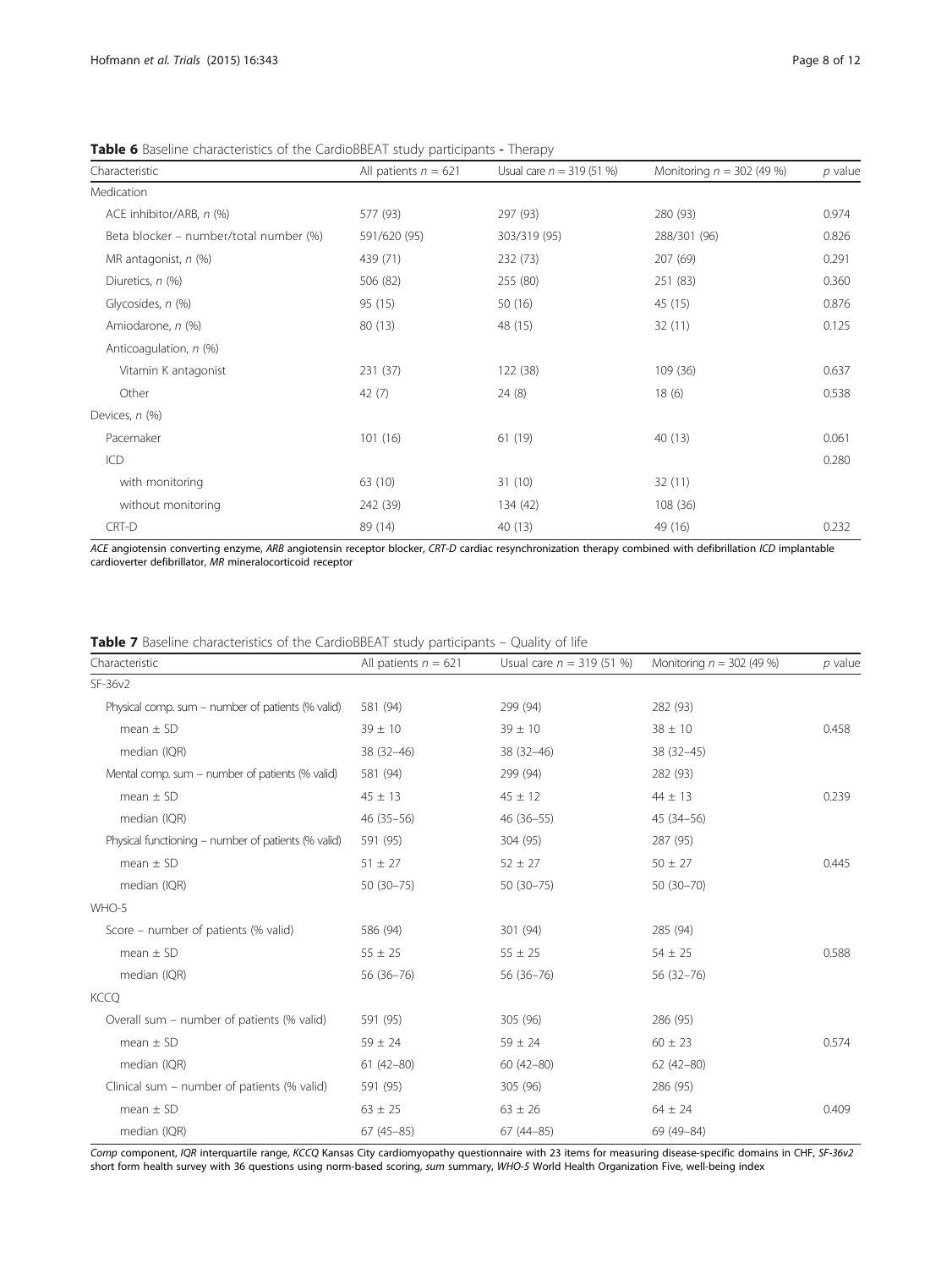| Variable                           | CardioBBEAT     |                 | TIM-HF              |                 | <b>INH</b>      |                 |
|------------------------------------|-----------------|-----------------|---------------------|-----------------|-----------------|-----------------|
|                                    | Usual care      | Monitoring      | Usual care          | Monitoring      | Usual care      | Monitoring      |
|                                    | $(n = 319)$     | $(n = 302)$     | $(n = 356)$         | $(n = 354)$     | $(n = 363)$     | $(n = 352)$     |
| Demographic profile                |                 |                 |                     |                 |                 |                 |
| Age (years)                        | $63.5 \pm 11.4$ | $62.5 \pm 11.6$ | $66.9 \pm 10.5$     | $66.9 \pm 10.8$ | $69.4 \pm 11.5$ | $67.7 \pm 12.8$ |
| Male sex (%)                       | 88              | 87              | 82                  | 81              | 71              | 71              |
| Living alone (%)                   | 24              | 27              | 22                  | 21              | 35              | 30              |
| Clinical profile                   |                 |                 |                     |                 |                 |                 |
| NYHA class (%)                     |                 |                 |                     |                 |                 |                 |
|                                    | $\circ$         | $\circ$         | 0                   | 0               | $\overline{2}$  | 3               |
| $\mathbb{H}$                       | 65              | 73              | 51                  | 50              | 62              | 54              |
| $\ensuremath{\mathsf{III}}\xspace$ | 34              | 26              | 49                  | 50              | 31              | 40              |
| ${\mathsf l} {\mathsf V}$          | $\mathbf{1}$    | $\mathbf{1}$    | $\mathsf{O}\xspace$ | 0               | 5               | 3               |
| Risk factor profile                |                 |                 |                     |                 |                 |                 |
| BMI ( $kg/m2$ )                    | $28 \pm 5$      | $28 \pm 5$      | $28 \pm 5$          | $28 \pm 5$      | n.a.            | n.a.            |
| Diabetes mellitus (%)              | 32              | 38              | 39                  | 40              | 36              | 36              |
| Hypertension (%)                   | 84              | 87              | 66                  | 68              | 77              | 72              |
| Diagnostic                         |                 |                 |                     |                 |                 |                 |
| Heart rate (1/min)                 | $72 \pm 14$     | $72 \pm 13$     | $71 \pm 13$         | $71 \pm 13$     | $80 \pm 18$     | $80 \pm 20$     |
| LVEF (%)                           | $31 \pm 7$      | $30 \pm 8$      | $27 \pm 6$          | $27 \pm 6$      | $30 \pm 8$      | $30 \pm 8$      |
| Medication (%)                     |                 |                 |                     |                 |                 |                 |
| ACE inhibitor/ARB                  | 93              | 93              | 97                  | 94              | 87              | 89              |
| Beta blocker                       | 95              | 96              | 93                  | 92              | 79              | 81              |
| Diuretics                          | 80              | 83              | 94                  | 94              | 86              | 90              |

<span id="page-9-0"></span>

|  |  |  |  | <b>Table 8</b> Compared baseline characteristics of the CardioBBEAT, TIM-HF and INH study participants |  |  |  |  |  |  |
|--|--|--|--|--------------------------------------------------------------------------------------------------------|--|--|--|--|--|--|
|--|--|--|--|--------------------------------------------------------------------------------------------------------|--|--|--|--|--|--|

ACE angiotensin converting enzyme, ARB angiotensin receptor blocker, BMI body mass index, LVEF left ventricular ejection fraction, n.g. not available, NYHA New York Heart Association, classification of heart failure

expected number of statistically significant differences between baseline variables is 5 % or 2.45 of the 49 baseline comparisons in Tables [4,](#page-6-0) [5,](#page-7-0) [6](#page-8-0) and [7,](#page-8-0) on average. In case of independence of the baseline variables, the observed number of significances will thus follow a binomial distribution with  $p = 0.05$ . In CardioBBEAT, 4 out of 49 baseline comparisons (8.2 %) were significant. In case of independence, 4 or more significant comparisons would occur in 23 % of the cases even in perfect randomization. The observed baseline differences could thus well be a play of chance. However, NYHA functional class, peripheral edema, heart rhythm, and renal dysfunction were clinically highly relevant variables that might bias the conclusions even if evoked by chance. Therefore, the statistical analysis plan was extended to include adjusted analyses with respect to the baseline imbalances.

## Conclusions

CardioBBEAT is a RCT that adds a comprehensive cost assessment to the clinical component of the study

including actual costs generated by patients, health services and health products. The corresponding data have been obtained directly from patients' health insurances including statutory sickness funds and private insurances. This will provide more reliable information about the cost-effectiveness of home telemonitoring in CHF patients based on the actual health care setting. CardioBBEAT may also be able to differentiate between particular sub-groups (gender-specific, NYHA-specific, urban/rural, diabetes mellitus) while analyzing the effectiveness of the intervention. The expectation is that important patient groups, which are better suited for the input of telemedicine with regard to the clinical and/or economic outcome, can be identified. The study results, reflecting a guideline-compliant, highly accurate treatment of the whole CardioBBEAT study population shown above, will significantly contribute to the existing data basis on home telemonitoring in CHF. Therefore, it adds to informed political and economic decision-making within the specific context of the German Health Care System.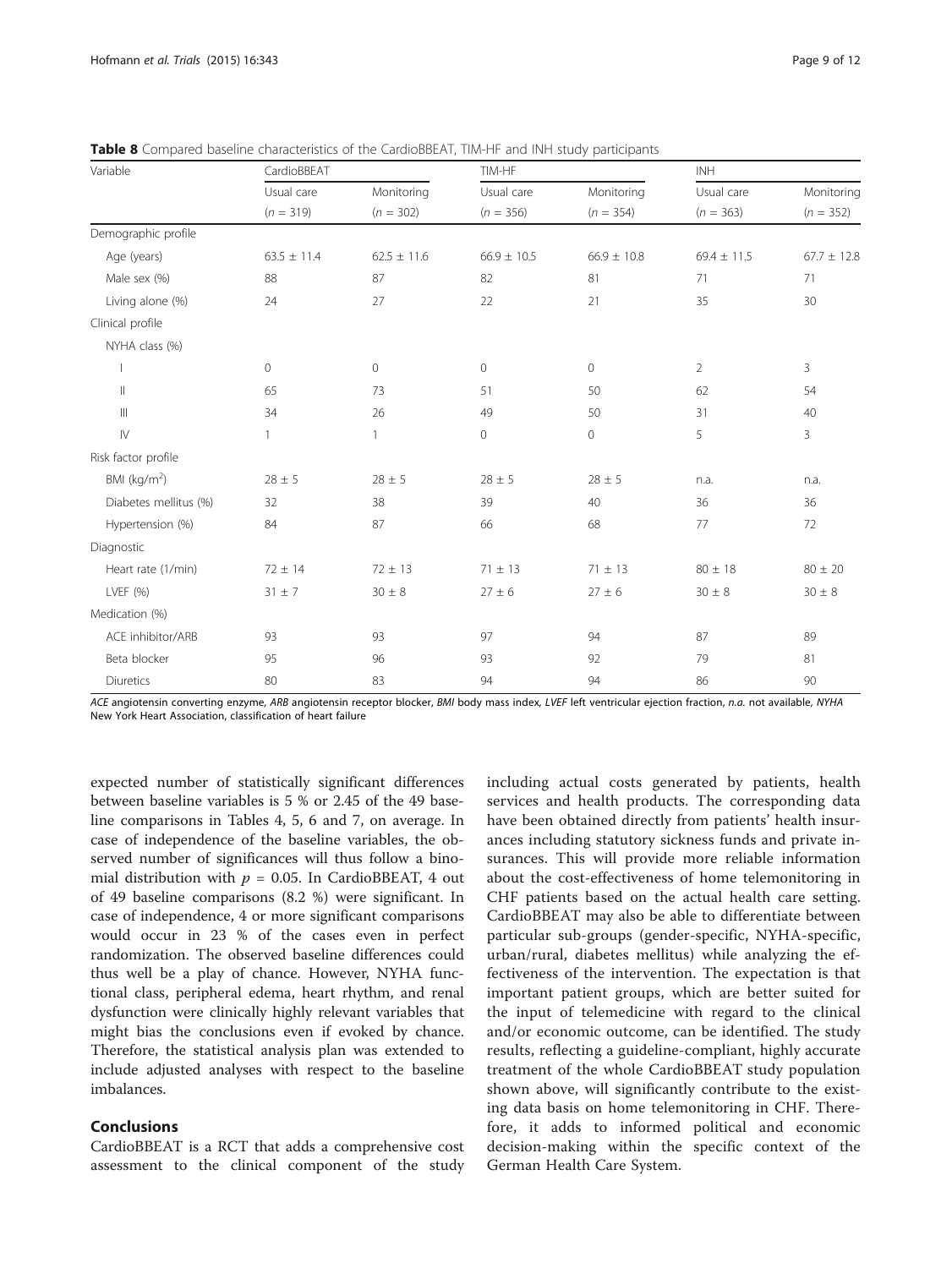## Individual gratitude

| Study center home telemonitoring teams                  |                                                                              |                                      |
|---------------------------------------------------------|------------------------------------------------------------------------------|--------------------------------------|
| German Heart Institute Berlin                           |                                                                              |                                      |
| Fleck Eckart, Prof. Dr.                                 | Furundzija Vesna, Dr.                                                        | Götze Stephan, PD Dr.                |
| Roser Mattias, Dr.                                      | Ahmed-Taner Funda, Dr.                                                       | Weinkopf Katharina                   |
| Gültekin Nicole                                         | Post Monica                                                                  |                                      |
| Klinik am See Rüdersdorf                                |                                                                              |                                      |
| Völler Heinz, Prof. Dr.                                 | Belozerov Sergej, Dr.                                                        | Michely Beate, Dr.                   |
| Hartwig-Zaidan Ines                                     | Stolze Kirsten                                                               | Salzwedel Annett                     |
| University Hospital Essen                               |                                                                              |                                      |
| Neumann Till, Prof. Dr.                                 | Krings Peter, Dr.                                                            |                                      |
| Comprehensive Heart Failure Center Würzburg             |                                                                              |                                      |
| Störk Stefan, Prof. Dr.                                 | Angermann Christiane, Prof. Dr.                                              | Reichert Clemens, Dr.                |
| Schmidt Maximilian, Dr.                                 | Menhofer Dominik, Dr.                                                        | Hartner Gabriele                     |
| Schupfner Elisabeth                                     |                                                                              |                                      |
| Contilia Heart and Vascular Center Essen                |                                                                              |                                      |
| Bruder Oliver, PD Dr.                                   | Blank Elisabeth                                                              | Grosch Bernhard, Dr.                 |
| Seifert Vanessa, Dr.                                    | Waidelich Lioba, Dr.                                                         | Keinhorst Jens                       |
| Reuter Vanessa                                          | Steffen Melanie                                                              |                                      |
| Munich Municipal Hospital Bogenhausen                   |                                                                              |                                      |
| Leber Alexander, PD Dr.                                 | Antoni Diethmar, Dr.                                                         | Kloos Patrick, Dr.                   |
| Landwehr Peter, Dr.                                     | Tomelden June                                                                |                                      |
| Vivantes Medical Center Berlin Neukölln                 |                                                                              |                                      |
| Darius Harald, Prof. Dr.                                | Meincke Carsten, Dr.                                                         | Kirchner Aenn                        |
| Maselli Astrid                                          |                                                                              |                                      |
| Jewish Hospital Berlin                                  |                                                                              |                                      |
| Graf Kristof, Prof. Dr.                                 | Bolay Miriam, Dr.                                                            | Pfürtner Mona, Dr.                   |
| Fischer Lidia                                           |                                                                              |                                      |
| University Heart Center Hamburg-Eppendorf               |                                                                              |                                      |
| Patten-Hamel Monica, PD Dr.                             | Molz Simon, Dr.                                                              | Sinning Christoph, Dr.               |
| de Boer Imkje                                           | Hermes Monika                                                                | Kupper-Schmidt Claudia               |
| Hospitals Essen Süd                                     |                                                                              |                                      |
| Koslowski Bernd, Dr.                                    | Kemper Nicole                                                                | Reintges Nicole                      |
| Technology partners                                     |                                                                              |                                      |
| Philips Medical Systems Boeblingen GmbH                 |                                                                              |                                      |
| Brüge Armin, MBA, Dipl.-Ing.                            | Bui Nhat Kha, Certified Engineer, Dipl. Can. Theol. Goldbach Udo, Dipl.-Ing. |                                      |
| Richter Wolfgang, Dr.                                   | Sarantos Melanie                                                             | Westerteicher, Christoph, Dipl.-Ing. |
| T-Systems International GmbH                            |                                                                              |                                      |
| Bruns Uta                                               | Cech Martin, Dipl.-Ing.                                                      | Foth Gerd, Dipl.-Ing.                |
| Hauptmann Imke                                          |                                                                              |                                      |
| Study and project management                            |                                                                              |                                      |
| Institute of Health Care Management and Health Sciences |                                                                              |                                      |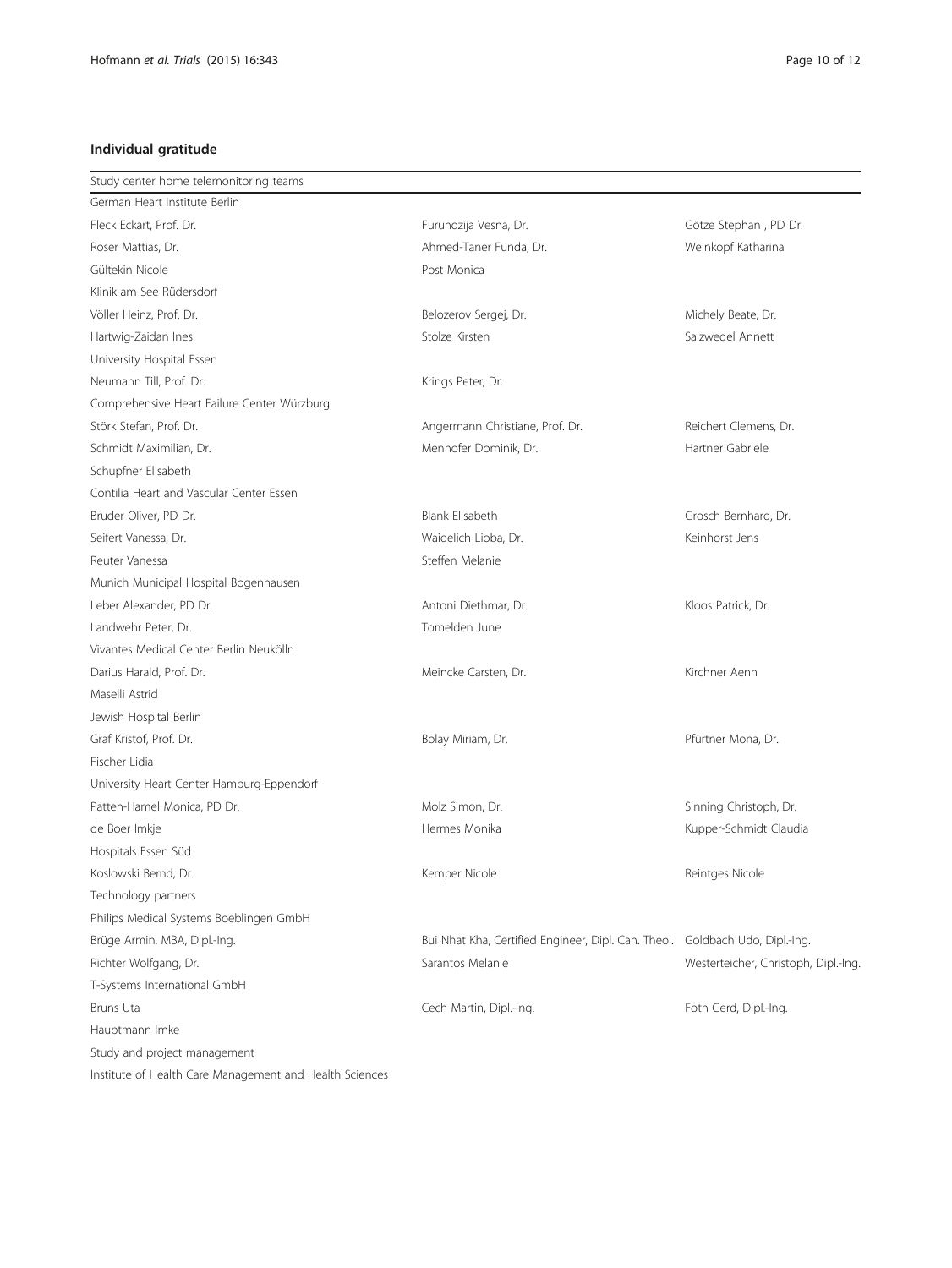#### (Continued)

| Nagels Klaus, Prof. Dr. Dr.                     | Nagel Eckhard, Prof. Dr. mult. | Wohlgemuth Walter, Prof. Dr. Dr. |  |  |
|-------------------------------------------------|--------------------------------|----------------------------------|--|--|
| Dittmar Ronny, Dr.                              | Hofmann Reiner                 | <b>Bindl Dominik</b>             |  |  |
| Department of Medical Biometry and Epidemiology |                                |                                  |  |  |
| Wegscheider Karl, Prof. Dr.                     | Balzer Klaus                   | Treszl Andras, Dr.               |  |  |
| Vettorazzi Eik                                  |                                |                                  |  |  |
| Monitoring                                      |                                |                                  |  |  |
| Clinical Trial Center North                     |                                |                                  |  |  |
| Freese Ralf, Dr.                                | Papavlassopoulos Martin, Dr.   | Henkes Liliane, Dr.              |  |  |
| Borregaard Saskia, Dr.                          |                                |                                  |  |  |
| Development of cost data set                    |                                |                                  |  |  |
| <b>AOK Nordost</b>                              |                                |                                  |  |  |
| Kornek Stefanie                                 | Schönfelder Moritz             |                                  |  |  |
| DAK-Gesundheit                                  |                                |                                  |  |  |
| Wobbe Stefanie                                  |                                |                                  |  |  |
| TK                                              |                                |                                  |  |  |
| Kettlitz Mandy                                  | Petereit Frank                 |                                  |  |  |

#### Abbreviations

ACE: angiotensin converting enzyme; AE: adverse event; AHA: American Heart Association, staging of heart failure; ARB: angiotensin receptor blocker; BMI: body mass index; CHF: chronic heart failure; CI: confidence interval; CM: cardiomyopathy; COPD: chronic obstructive pulmonary disease; CRT-D: cardiac resynchronization therapy combined with defibrillation; DSL: Digital Subscriber Line (broadband connection); ECG: electrocardiogram; eCRF: electronic Case Report Form; ESC: European Society of Cardiology; GFR: glomerular filtration rate; GP: general practitioner; HF: heart failure; ICD: implantable cardioverter defibrillator; ICER: Incremental Cost-Effectiveness Ratio; INH: Interdisciplinary Network for Heart failure study; KCCQ: Kansas City Cardiomyopathy Questionnaire with 23 items for measuring disease-specific domains in CHF; LBBB: left bundle branch block; LVEDD: left ventricular end-diastolic dimension; LVEF: left ventricular ejection fraction; MR: mineralocorticoid receptor; MWD: minute walking distance; n.a.: not available; NYHA: New York Heart Association, classification of heart failure; PAD: peripheral arterial disease; RBBB: right bundle branch block; RCT: randomized controlled trial; SAE: serious adverse event; SF-36v2: short form health survey with 36 questions using norm-based scoring; TELE-HF: Telemonitoring in patients with Heart Failure trial; TIA: transient ischemic attack; TIM-HF: Telemedical Interventional Management in Heart Failure trial; UMTS: Universal Mobile Telecommunications System (mobile cellular system); WHO-5: World Health Organization Five, well-being index.

#### Competing interests

The authors declare that they have no competing interests.

#### Authors' contributions

RH made substantial contributions to the development, implementation and management of the study, drafted the manuscript and will perform the economic analysis and interpretation of data. HV made substantial contributions to conception and design of the study, is principal investigator and head of clinical trial, member of steering committee, revised the manuscript critically and will perform the clinical interpretation of data. KN made substantial contributions to the development and coordination of the study, is head of health economics evaluation, member of steering committee, sponsor, and revised the manuscript critically. DB made substantial contributions to the development and management of the study, drafted the manuscript, is corresponding author and will perform the economic analysis and interpretation of data. EV made substantial contributions to conception and design of the study, drafted the manuscript and will perform the biometry and statistical analysis and interpretation of data. RD made substantial contributions to conception, design, implementation and management of the study and revised the manuscript critically. WW made substantial contributions to

conception, design and implementation of the study and revised the manuscript critically. TN made substantial contributions to acquisition of data, is principal investigator and revised the manuscript critically. SS made substantial contributions to acquisition of data, is principal investigator and revised the manuscript critically. OB made substantial contributions to acquisition of data, is principal investigator and revised the manuscript critically. KW made substantial contributions to conception and design of the study, is head of biometry and statistical analysis, member of steering committee and revised the manuscript critically. EN made substantial contributions to conception and design of the study, is head of health economics evaluation, member of steering committee, sponsor, and revised the manuscript critically. EF made substantial contributions to conception and design of the study, is principal investigator and head of clinical trial, member of steering committee, revised the manuscript critically and will perform the clinical interpretation of data. All authors read and approved the final manuscript.

#### Funding

The CardioBBEAT trial is supported by the Federal Ministry of Education and Research in cooperation with (and managed by) the German Aerospace Center (grant number 01KX0805). The home telemonitoring system Motiva® is provided by Philips Medical Systems GmbH, the electronic infrastructure by T-Systems International GmbH.

#### Author details

<sup>1</sup>Institute for Healthcare Management and Health Sciences, University of Bayreuth, Prieserstraße 2, 95444 Bayreuth, Germany. <sup>2</sup>Rehabilitation Center for Internal Medicine, Klinik am See, Seebad 84, 15562 Rüdersdorf, Germany. <sup>3</sup> Center of Rehabilitation Research, University of Potsdam, Am Neuen Palais 10, 14469 Potsdam, Germany. <sup>4</sup>Department of Medical Biometry and Epidemiology, University Medical Center Hamburg-Eppendorf, Martinistraße 52, 20246 Hamburg, Germany. <sup>5</sup>Professional Board of German Surgeons Luisenstraße 58/59, 10117 Berlin, Germany. <sup>6</sup>Radiology, University Medical Center of Regensburg, Franz-Josef-Strauß-Allee 11, 93053 Regensburg, Germany. <sup>7</sup> Clinic for Cardiology, University Hospital Essen, Hufelandstraße 55 45147 Essen, Germany. <sup>8</sup> Comprehensive Heart Failure Center Würzburg and Department of Internal Medicine I, University of Würzburg, Straubmühlweg 2a, 97078 Würzburg, Germany. <sup>9</sup>Contilia Heart and Vascular Center Department of Cardiology and Angiology, Elisabeth Hospital Essen, Klara-Kopp-Weg 1, 45138 Essen, Germany. <sup>10</sup>Department of Medicine/ Cardiology, German Heart Institute Berlin, Augustenburger Platz 1, 13353 Berlin, Germany.

Received: 26 November 2014 Accepted: 24 July 2015 Published online: 11 August 2015